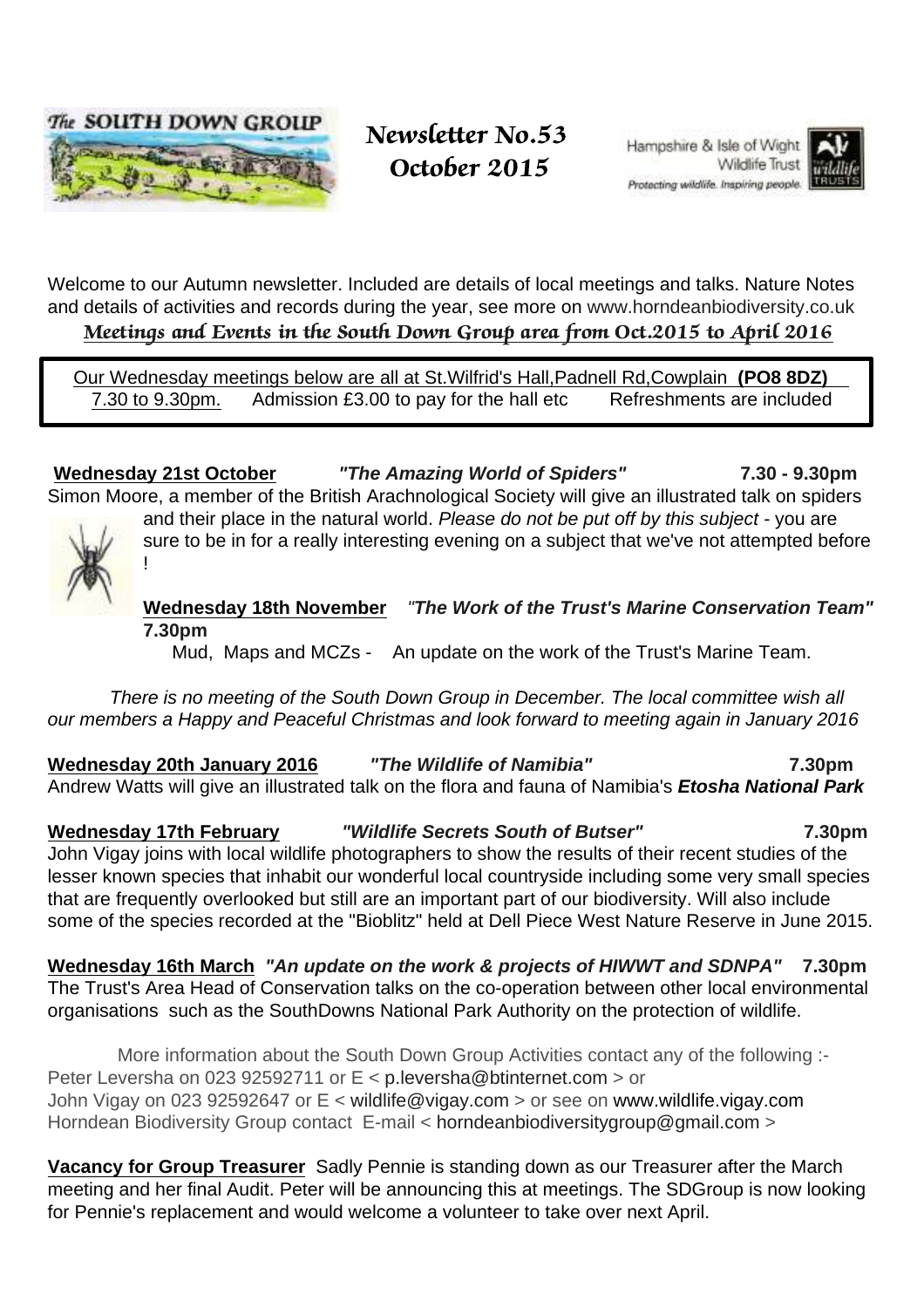News and Nature Notes



Autumn 2015

## **Report on the "Bioblitz" at DPW**

Local HBG members, experts and volunteers braved the elements on the 12th and 13th July to record as many species of plants and animals as possible over 24 hours. Nearly 500 species were 'ticked' on the list, 70% being plants. A good number of beetles, flies and moths were recorded that are new to the list. Had the moth traps run all night and not been drowned out then no doubt there would have been many more. Many of the insects were photographed by Stuart Ball and John Vigay during the event, a small selection is shown here. A full list will be posted on the websites and in Nature Notes and will be illustrated at the SDGroup meeting on Wednesday evening, 17th February 2016.



Fleabane Tortoise Beetle Rhopalid Bug Peppered Moth Common Swift Moth Marsh Snipefly larva of Vapourer Moth C*assida murraea Coryzus hyoscyami Biston betularia Korscheltellus lupulina Rhagio tringarius Orgyia antiqua*

# **Wild Flowers - Ups and Downs**

This year there has been a magnificent display of **Cowslips** at Catherington Down. Photo 30.4.15. Another point in favour of introducing the Duke of Burgundy Fritillary. Seed has been collected again this year (available from JV). A little white flower seen on the Down on the lower terrace is **Fairy Flax**. Two plants that have not done so well are **Heath Speedwell**,



almost absent from DPW (very good for day

flying moths and bees) and there seems to be less Bird's-foot Trefoil that may account for the scarcity of Common blue butterflies this year. These two mating blues were seen on Windmill Hill on 7th June.

**Moth Night** 2015 was on 10-12 September this year. Moth traps were set up on Catherington Lith on the first night and in two local gardens on the second night

Here the traps were left on all night. Many moths, especially 'Micros' are still being identified, a full report needs to be sent in to the organisers (BC/Atropus) by Sunday 29th November 2015.

The next Moth Night(s) will be on **9-11 June 2016**

**Catherington Beech Tree for the chop** Sadly the landmark beech outside Catherington Infant School (opp. car park) was